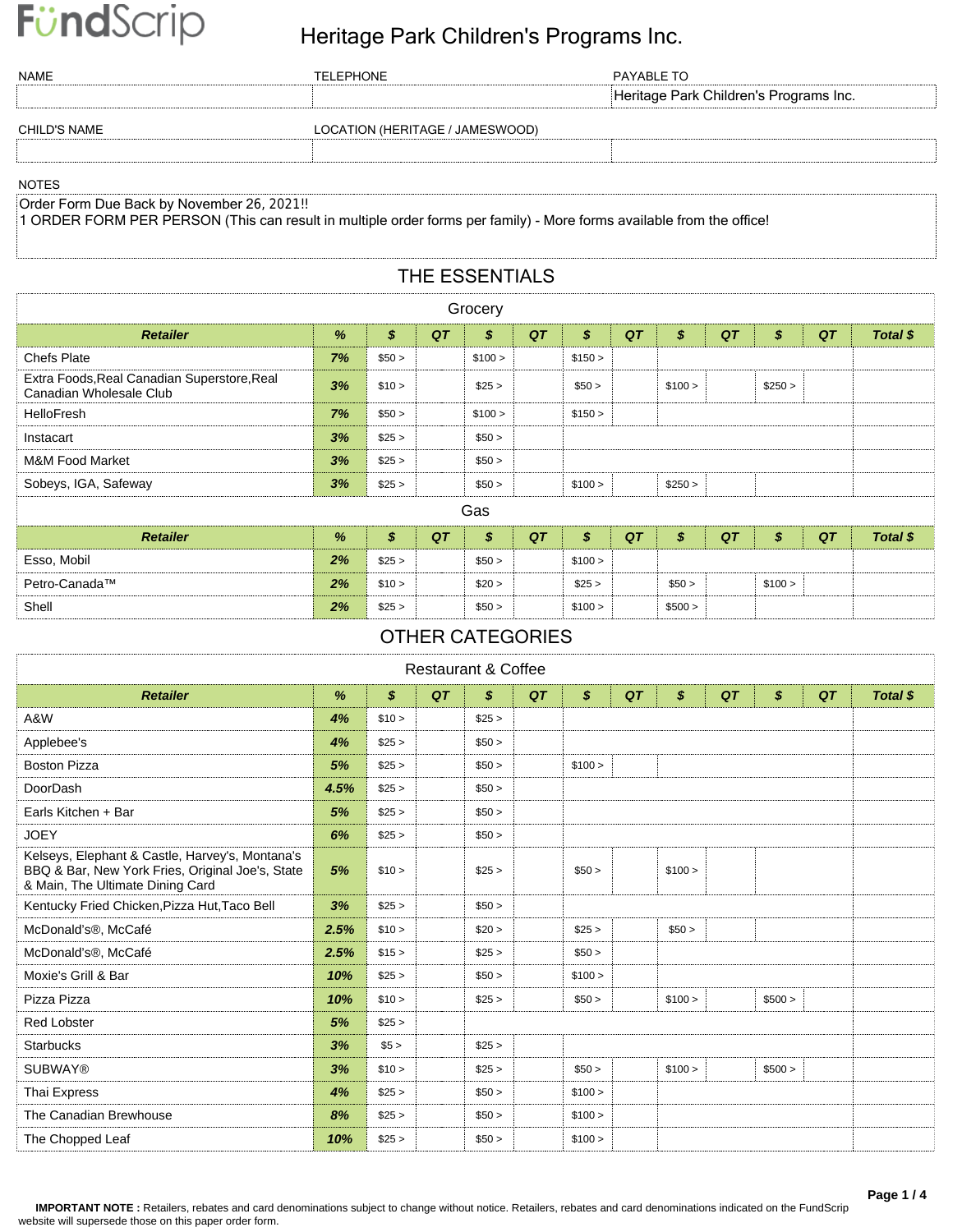# FündScrip

### Heritage Park Children's Program

created on 10/25/2021

| Restaurant & Coffee (Continued)          |      |         |    |                          |    |         |    |         |    |         |    |          |
|------------------------------------------|------|---------|----|--------------------------|----|---------|----|---------|----|---------|----|----------|
| <b>Retailer</b>                          | $\%$ | \$      | QT | \$                       | QT | \$      | QT | \$      | QT | \$      | QT | Total \$ |
| The Keg Steakhouse + Bar                 | 5%   | \$25 >  |    | \$50 >                   |    | \$100 > |    |         |    |         |    |          |
| The Old Spaghetti Factory                | 5%   | \$25 >  |    | \$50 >                   |    |         |    |         |    |         |    |          |
| <b>Tim Hortons</b>                       | 2%   | \$15 >  |    | \$25 >                   |    | \$50 >  |    | \$100 > |    |         |    |          |
| <b>Uber Eats</b>                         | 2.5% | \$10 >  |    | \$25 >                   |    | \$50 >  |    |         |    |         |    |          |
| Wendy's                                  | 3%   | \$10 >  |    | \$25 >                   |    | \$50 >  |    |         |    |         |    |          |
|                                          |      |         |    | Apparel                  |    |         |    |         |    |         |    |          |
| <b>Retailer</b>                          | $\%$ | \$      | QT | \$                       | QT | \$      | QT | \$      | QT | \$      | QT | Total \$ |
| Aerie                                    | 6%   | \$25 >  |    | \$50 >                   |    | \$100 > |    |         |    |         |    |          |
| <b>ALDO</b>                              | 10%  | \$25 >  |    | \$100 >                  |    |         |    |         |    |         |    |          |
| American Eagle®                          | 6%   | \$25 >  |    | \$50 >                   |    | \$100 > |    |         |    |         |    |          |
| Claire's                                 | 4%   | \$20 >  |    |                          |    |         |    |         |    |         |    |          |
| Gap, Baby Gap, Banana Republic, Old Navy | 5%   | \$25 >  |    | \$50 >                   |    | \$100 > |    |         |    |         |    |          |
| H&M                                      | 3.5% | \$25 >  |    | \$50 >                   |    | \$100 > |    |         |    |         |    |          |
| Harry Rosen                              | 5%   | \$100 > |    |                          |    |         |    |         |    |         |    |          |
| La Senza, La Senza Express               | 7%   | \$25 >  |    | \$50 >                   |    |         |    |         |    |         |    |          |
| La Vie en Rose, Bikini Village           | 8%   | \$25 >  |    | \$50 >                   |    |         |    |         |    |         |    |          |
| lululemon                                | 2.5% | \$25 >  |    | \$50 >                   |    | \$100 > |    |         |    |         |    |          |
| Mark's                                   | 7%   | \$25 >  |    | \$50 >                   |    | \$100 > |    |         |    |         |    |          |
| Roots, Roots Kids                        | 10%  | \$25 >  |    | \$50 >                   |    | \$100 > |    | \$250 > |    |         |    |          |
| Suzy Shier                               | 6%   | \$50 >  |    | \$100 >                  |    |         |    |         |    |         |    |          |
| Warehouse One                            | 6%   | \$50 >  |    |                          |    |         |    |         |    |         |    |          |
| <b>Business &amp; Office</b>             |      |         |    |                          |    |         |    |         |    |         |    |          |
| <b>Retailer</b>                          | $\%$ | \$      | QT | \$                       | QT | \$      | QT | \$      | QT | \$      | QT | Total \$ |
| <b>Staples</b>                           | 3%   | \$25 >  |    | \$50 >                   |    | \$100 > |    | \$200 > |    | \$500 > |    |          |
|                                          |      |         |    | Children & Toys          |    |         |    |         |    |         |    |          |
| <b>Retailer</b>                          | $\%$ | \$      | QT | \$                       | QT | \$      | QT | \$      | QT | \$      | QT | Total \$ |
| Build-A-Bear Workshop®                   | 7%   | \$25 >  |    |                          |    |         |    |         |    |         |    |          |
| Scholar's Choice                         | 5%   | \$25 >  |    | \$50 >                   |    |         |    |         |    |         |    |          |
| The Children's Place                     | 8%   | \$25 >  |    | \$50 >                   |    | \$100 > |    |         |    |         |    |          |
| Toys "R" Us, Babies "R" Us               | 2%   | \$25 >  |    | \$50 >                   |    | \$100 > |    |         |    |         |    |          |
|                                          |      |         |    | <b>Department Stores</b> |    |         |    |         |    |         |    |          |
| <b>Retailer</b>                          | $\%$ | \$      | QT | \$                       | QT | \$      | QT | \$      | QT | \$      | QT | Total \$ |
| Amazon.ca                                | 2%   | \$10 >  |    | \$25 >                   |    | \$50 >  |    | \$100 > |    | \$250 > |    |          |
| Dollarama                                | 3%   | \$10 >  |    | \$25 >                   |    | \$50 >  |    |         |    |         |    |          |
| <b>Giant Tiger</b>                       | 3%   | \$25 >  |    | \$50 >                   |    | \$100 > |    |         |    |         |    |          |
| Hudson's Bay, TOPSHOP TOPMAN             | 3%   | \$10 >  |    | \$25 >                   |    | \$50 >  |    | \$100 > |    | \$250 > |    |          |
| Walmart                                  | 3%   | \$10 >  |    | \$25 >                   |    | \$50 >  |    | \$100 > |    | \$250 > |    |          |
| WINNERS, HomeSense, Marshalls            | 6%   | \$10 >  |    | \$25 >                   |    | \$50 >  |    | \$100 > |    | \$250 > |    |          |
|                                          |      |         |    | Electronics              |    |         |    |         |    |         |    |          |
| <b>Retailer</b>                          | $\%$ | \$      | QT | \$                       | QT | \$      | QT | \$      | QT | \$      | QT | Total \$ |
| <b>Best Buy</b>                          | 1.5% | \$25 >  |    | \$50 >                   |    | \$100 > |    | \$250 > |    | \$500 > |    |          |
| The Source                               | 2%   | \$25 >  |    | \$50 >                   |    | \$100 > |    |         |    |         |    |          |
|                                          |      |         |    |                          |    |         |    |         |    |         |    |          |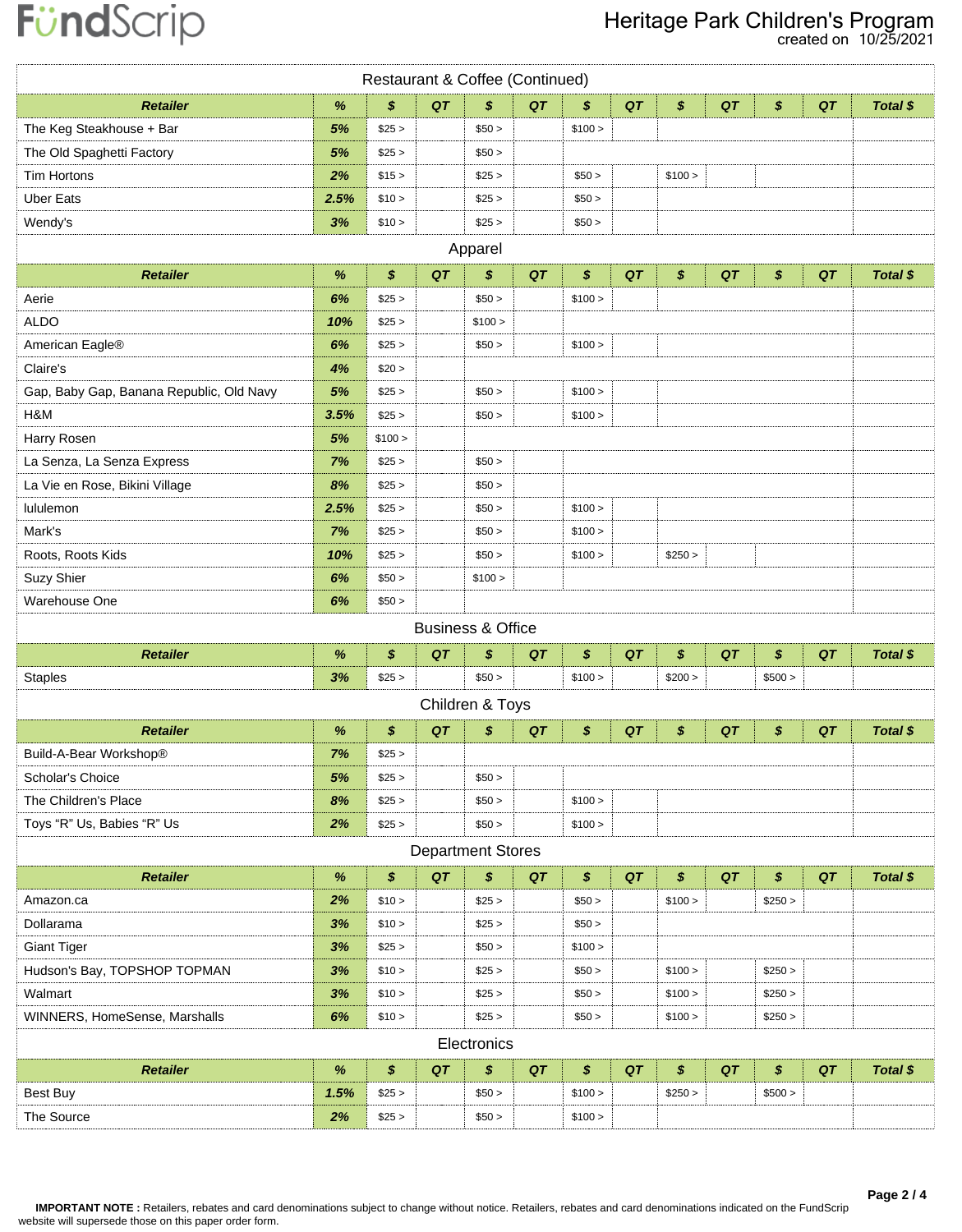# FündScrip

### Heritage Park Children's Program Inc

|                                         |      |                   |    | Entertainment    |    |         |    |         |    |         |    |          |
|-----------------------------------------|------|-------------------|----|------------------|----|---------|----|---------|----|---------|----|----------|
| <b>Retailer</b>                         | %    | \$                | QT | \$               | QT | \$      | QT | \$      | QT | \$      | QT | Total \$ |
| Chapters, Indigo                        | 5%   | \$10 >            |    | \$25 >           |    | \$50 >  |    | \$100 > |    |         |    |          |
| Cineplex                                | 4%   | \$10 >            |    | \$25 >           |    | \$50 >  |    | \$100 > |    |         |    |          |
| Landmark Cinemas                        | 4%   | \$25 >            |    | \$50 >           |    |         |    |         |    |         |    |          |
|                                         |      |                   |    | Health & Beauty  |    |         |    |         |    |         |    |          |
| <b>Retailer</b>                         | %    | $\boldsymbol{s}$  | QT | \$               | QT | \$      | QT | \$      | QT | \$      | QT | Total \$ |
| Bath & Body Works                       | 5%   | \$25 >            |    | \$50 >           |    |         |    |         |    |         |    |          |
| Fruits and Passion, Nature Collection   | 10%  | \$25 >            |    |                  |    |         |    |         |    |         |    |          |
| Regis Salons, MasterCuts                | 5%   | \$25 >            |    |                  |    |         |    |         |    |         |    |          |
| Rexall                                  | 2%   | \$25 >            |    | \$50 >           |    |         |    |         |    |         |    |          |
| Sephora                                 | 4%   | \$25 >            |    | \$50 >           |    | \$100 > |    | \$250 > |    |         |    |          |
| Shoppers Drug Mart                      | 3%   | \$25 >            |    | \$50 >           |    | \$100 > |    |         |    |         |    |          |
|                                         |      |                   |    | Home & Garden    |    |         |    |         |    |         |    |          |
| <b>Retailer</b>                         | %    | $\boldsymbol{\$}$ | QT | \$               | QT | \$      | QT | \$      | QT | \$      | QT | Total \$ |
| Canadian Tire                           | 4%   | \$10 >            |    | \$25 >           |    | \$50 >  |    | \$100 > |    |         |    |          |
| Home Depot                              | 3%   | \$25 >            |    | \$50 >           |    | \$100 > |    | \$250 > |    | \$500 > |    |          |
| Home Hardware, Home Furniture           | 3.5% | \$25 >            |    | \$50 >           |    | \$100 > |    | \$250 > |    | \$500 > |    |          |
| Lowe's                                  | 3%   | \$25 >            |    | \$50 >           |    | \$100 > |    | \$250 > |    | \$500 > |    |          |
| <b>RONA</b>                             | 3%   | \$25 >            |    | \$50 >           |    | \$100 > |    | \$250 > |    | \$500 > |    |          |
| Stokes, ThinkKitchen                    | 6%   | \$25 >            |    |                  |    |         |    |         |    |         |    |          |
|                                         |      |                   |    | Specialty        |    |         |    |         |    |         |    |          |
|                                         |      |                   |    |                  |    |         |    |         |    |         |    |          |
| <b>Retailer</b>                         | %    | \$                | QT | \$               | QT | \$      | QT | \$      | QT | \$      | QT | Total \$ |
| App Store & iTunes                      | 3%   | \$25 >            |    | \$50 >           |    | \$100 > |    |         |    |         |    |          |
| <b>DAVIDSTEA</b>                        | 3%   | \$25 >            |    | \$50 >           |    |         |    |         |    |         |    |          |
| <b>DeSerres</b>                         | 5%   | \$25 >            |    | \$50 >           |    | \$100 > |    |         |    |         |    |          |
| Groupon                                 | 3%   | \$25 >            |    | \$50 >           |    |         |    |         |    |         |    |          |
| Kernels Popcorn                         | 5%   | \$15 >            |    | \$25 >           |    | \$100 > |    |         |    |         |    |          |
| Laura Secord                            | 7%   | \$25 >            |    |                  |    |         |    |         |    |         |    |          |
| <b>MOLLY MAID</b>                       | 4%   | \$100 >           |    |                  |    |         |    |         |    |         |    |          |
|                                         |      |                   |    | Sports & Leisure |    |         |    |         |    |         |    |          |
| <b>Retailer</b>                         | $\%$ | \$                | QT | \$               | QT | \$      | QT | \$      | QT | \$      | QT | Total \$ |
| Cabela's                                | 4%   | \$25 >            |    | \$50 >           |    | \$100 > |    |         |    |         |    |          |
| Foot Locker                             | 5%   | \$25 >            |    | \$50 >           |    |         |    |         |    |         |    |          |
| <b>Golf Town</b>                        | 3%   | \$25 >            |    | \$50 >           |    | \$100 > |    | \$250 > |    |         |    |          |
| LifeExperiences.ca                      | 7%   | \$100 >           |    |                  |    |         |    |         |    |         |    |          |
| Running Room                            | 6%   | \$25 >            |    | \$50 >           |    |         |    |         |    |         |    |          |
| Sport Chek, Atmosphere                  | 4%   | \$25 >            |    | \$50 >           |    | \$100 > |    |         |    |         |    |          |
|                                         |      |                   |    | Travel           |    |         |    |         |    |         |    |          |
| <b>Retailer</b>                         | $\%$ | \$                | QT | \$               | QT | \$      | QT | \$      | QT | \$      | QT | Total \$ |
| <b>Best Western</b>                     | 2.5% | \$50 >            |    | \$100 >          |    |         |    |         |    |         |    |          |
| Fairmont Hotels & Resorts, WillowStream | 8%   | \$50 >            |    | \$100 >          |    | \$250 > |    |         |    |         |    |          |
| Ôrigine artisans hôteliers              | 2.5% | \$50 >            |    | \$100 >          |    | \$250 > |    | \$500 > |    |         |    |          |
| Uber                                    | 2.5% | \$10 >            |    | \$25 >           |    | \$50 >  |    |         |    |         |    |          |